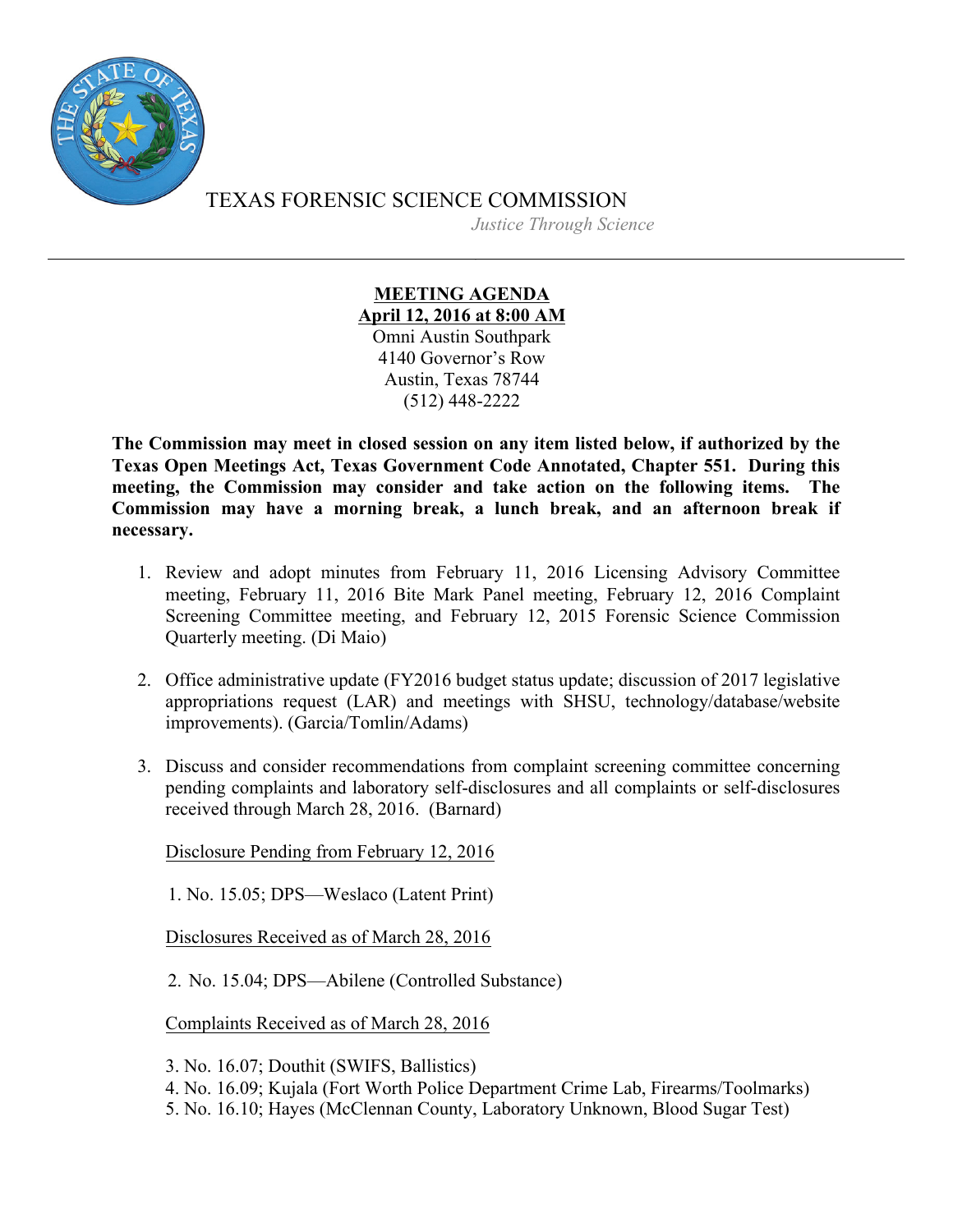- 6. No. 16.11; Hicks (Child Assessment Center—Houston, Susan Odhiambo, Forensic Interview)
- 7. No. 16.12; Anonymous (Houston Forensic Science Center, Toxicology)
- 8. No. 16.13; Adams (Grapevine Police Department and Tarrant County District Attorney's Office, Crime Scene Video and Blood Alcohol)
- 9. No. 16.16; Lenox (DPS (Garland), Blood Alcohol and Urine Test)
- 4. Discuss status and any updates for crime laboratory accreditation program, including review and discussion of forensic disciplines previously exempted by DPS and Attorney General Opinion request regarding reporting requirements for unaccredited disciplines under Texas Code of Criminal Procedure article 38.01. (Garcia/Tomlin)
- 5. Discuss licensing advisory committee progress and updates, including presentations from certification bodies, scheduling of additional meetings and next steps. (Mozayani/Hilbig)
- 6. Discuss Rio Grande Identification Project progress, including teleconferences and collaboration efforts with EAAF, UNT, pathologists and medical examiners (Farley, Stern, and Peerwani), status of comparison of EAAF reference samples to UNT local databank, execution of MOU with instruction and requirements about cross-referencing samples between BODE (which houses EAAF DNA databank) and UNT's local databank of missing person samples, organization of future collection of reference samples in each country to be submitted by an investigative agency that satisfies federal requirements, recent NAMUS meeting hosted by NIJ, and other next steps. (Hughes-Stamm/Eisenberg/Tomlin)
- 7. Update from Texas Association of Crime Laboratory Directors. (Kahn/Gibbens)
- 8. Update on Retrograde Extrapolation Education Project. (Alpert)
- 9. Update from Hair Microscopy Panel, including notification recommendations, finalization of notification letters and communication of same to stakeholders; update on transcript review. (Garcia/Vilbas)
- 10. Update from Blazek (SWIFS–Firearms/Tool Marks) #14-08 investigative panel, including deliberation, review and adoption of final investigative report. (Di Maio)
- 11. Update from Bell County (Forensic Video Analysis) #14-01 investigative panel, including deliberation, review and adoption of final investigative report. (Barnard)
- 12. Update from Bite Mark Panel (Chaney–National Innocence Project) #15-07, including deliberation, review and adoption of interim investigative report. (Kessler/Alpert/Di Maio/Mozayani)
- 13. Status of DNA Mixture Interpretation Review, including:
	- a. Laboratory progress—protocols, case reviews and training, including presentation by Dr. Bruce Budowle;